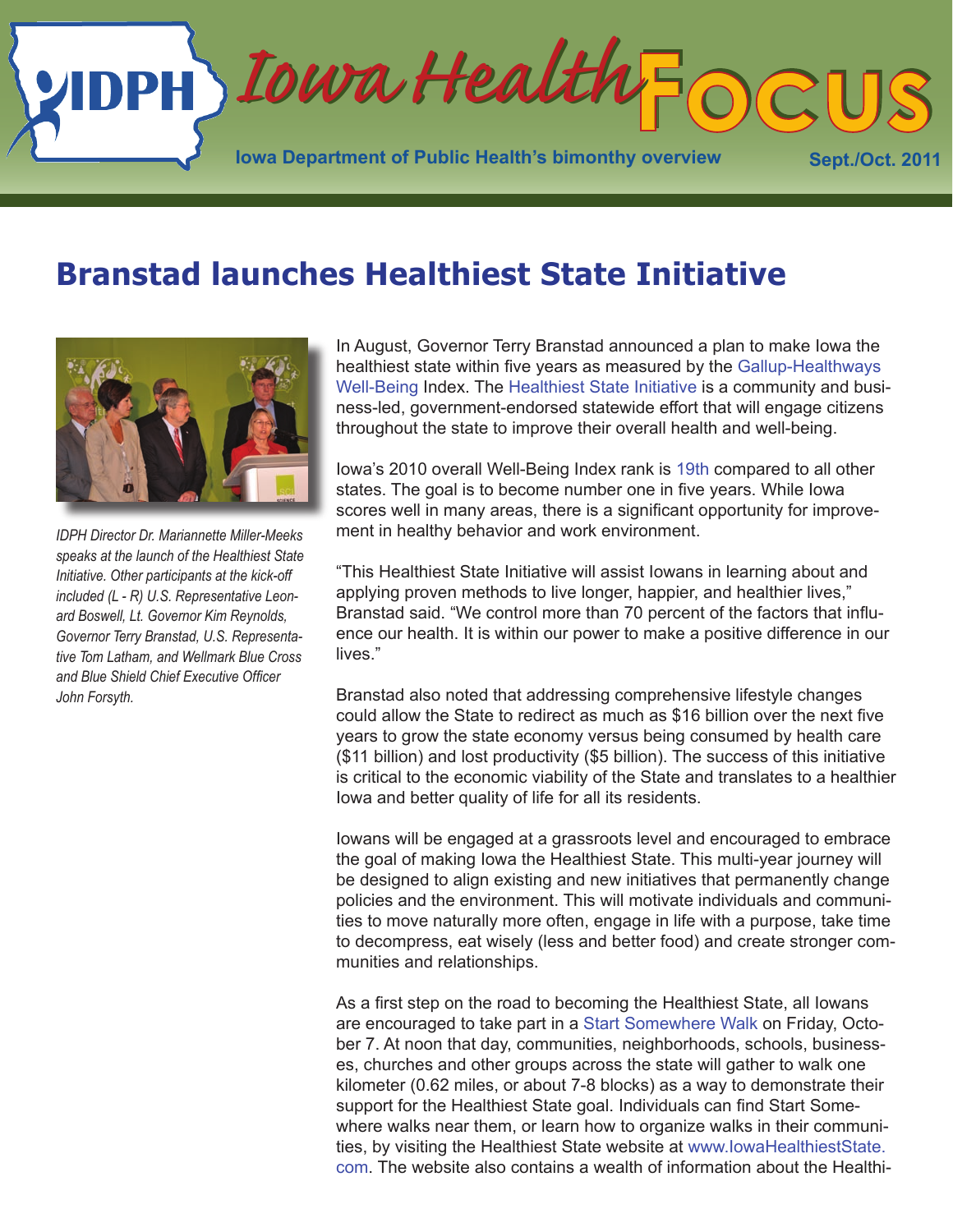est State Initiative and resources to help Iowans improve their own health and well-being.

A centerpiece of the Healthiest State Initiative will be the [Blue Zones](http://www.iowahealthieststate.com/blue-zones)  [Project](http://www.iowahealthieststate.com/blue-zones), through which people will transform their community and live measurably longer. To ignite this change, [Wellmark Blue Cross and Blue](http://www.wellmark.com/)  [Shield](http://www.wellmark.com/) will financially support the transformation of 10 Iowa communities into Blue Zones Communities over the next five years. Ultimately, all communities can become Blue Zones Communities by leveraging innovative tools accessible to all Iowans, attending the Blue Zones Institute to obtain knowledge, and participating in professional forums to share best practices from across the state.

"Our goal is to get Iowa to the number one spot by 2016," Branstad said. "It's an ambitious goal to jump 18 positions in five years, but if anyone can do it, Iowans can. I'd like to thank John Forsyth from [Wellmark](http://www.wellmark.com/), Ric Jurgens from [Hy-Vee](http://www.hy-vee.com/), and Doug Reichardt from the [Iowa Sports Foundation](http://www.iowasportsfoundation.org/) for their leadership in this effort."



*In May, IDPH Director Dr. Mariannette Miller-Meeks (seen here in a green shirt), led approximately 100 State employees in a lunch-time walk around the Capitol Complex. On October 7, communities across Iowa will kick-off the Healthiest State Initiative with a similar event—a one-kilometer "Start Somewhere Walk."* 

### **More than 60,000 reports comprise disease summary**

What do whooping cough and mumps have in common? If you're one of the hundreds of public health partners who help track the bugs that make Iowans sick, you probably already know the answer; both diseases increased in Iowa last year.

According to the [2010 Iowa Surveillance of Notifiable and Other Diseases](http://www.idph.state.ia.us/IDPHChannelsService/file.ashx?file=3F522DE2-4657-435E-ADE3-D42210AF89DB)  [Report](http://www.idph.state.ia.us/IDPHChannelsService/file.ashx?file=3F522DE2-4657-435E-ADE3-D42210AF89DB) from the Iowa Department of Public Health (IDPH), pertussis or whooping cough cases jumped by 229 percent over the previous threeyear average, while mumps saw a 73 percent increase. Many other vaccine-preventable diseases, however, decreased compared to the three-year average. These include shigellosis (55 percent), hepatitis A (83 percent) and Lyme disease (24 percent).

"Disease reporting and follow-up can be very time consuming to our partners who are simultaneously trying to run vaccine clinics, do home healthcare visits, promote healthy behaviors, respond to environmental health issues, and conduct many other essential services," said Director Dr. Mariannette Miller-Meeks. "Our partners accept this laborious task because they know how vital this information is to the health of Iowans. Without them, tracking, controlling and preventing disease just wouldn't be possible."

Released in July by the IDPH [Center for Acute Disease Epidemiology,](http://www.idph.state.ia.us/cade/default.aspx) the annual publication is the result of more than 60,000 reports of infectious diseases and other conditions submitted to IDPH disease surveillance programs in 2010. Many of the partners in the effort are registered users of the web-based [Iowa Disease Surveillance System](http://www.idph.state.ia.us/adper/idss.asp). They include staff in local health departments serving 99 counties and two cities, 126 laboratory workers, 132 infection prevention experts, and 35 sexually transmit-



*Clinical Lab Analyst Ali Conklin conducts West Nile virus testing at the State Hygienic Laboratory.*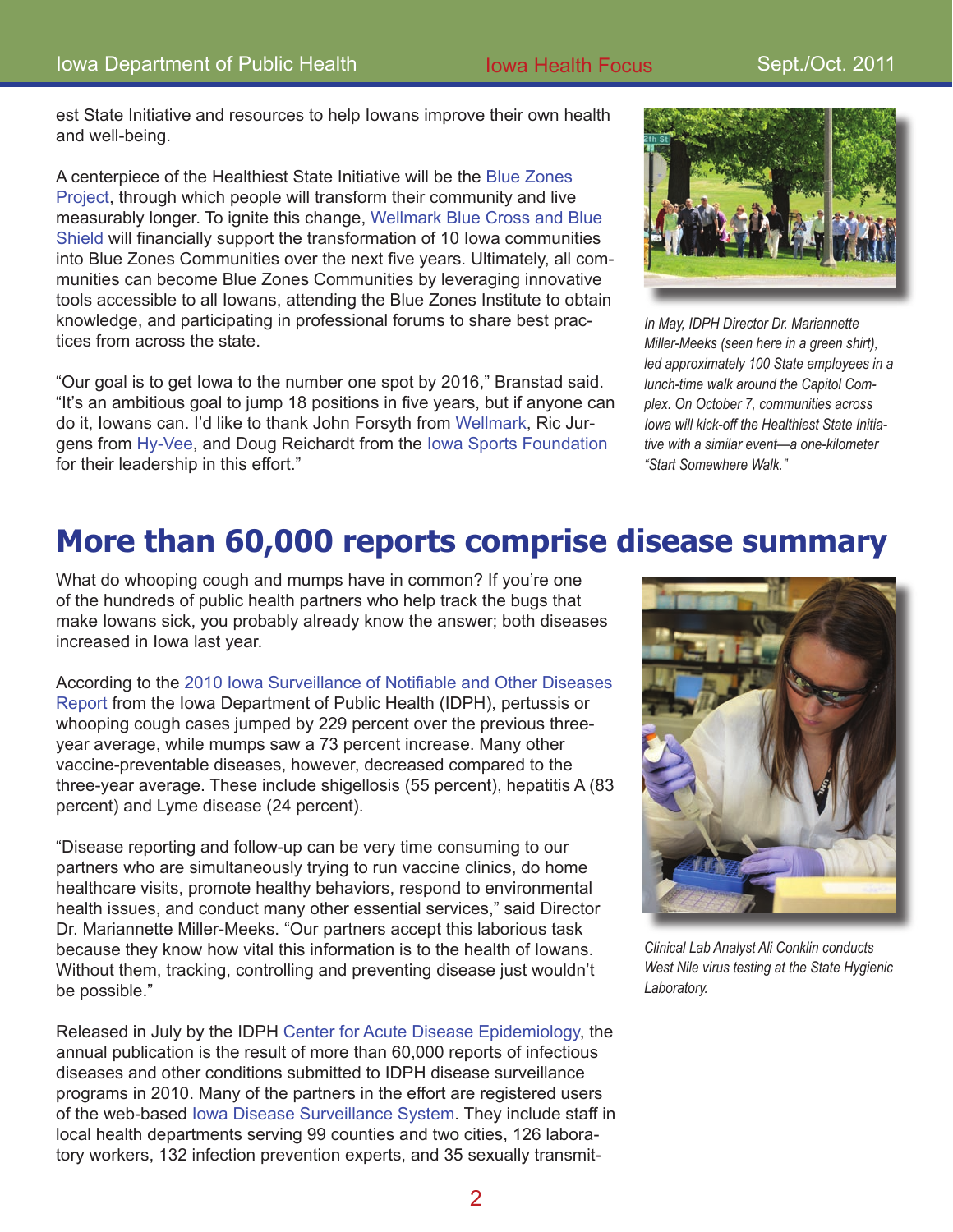ted disease specialists. The annual report also included disease reports related to elevated blood lead levels, occupational illnesses and injuries, and exposures to environmental hazards.

Other highlights from the report include:

- Among influenza hospitalizations, 27% were in people younger than 64 years old, while 42% were in people under 25.
- There were 10 cases of invasive meningococcal disease in lowa-0.3 cases for every 100,000 persons.
- There was a 35% increase in diseases typically associated with un-• dercooked or contaminated food.
- Carbon monoxide poisoning resulted in three deaths. •

Among the rare and unusual diseases reported in Iowa in 2010 was Hansen's disease (leprosy); one case was reported in a 40-year-old male. There was one case of toxic shock syndrome, which occurred in a 19 year-old female. Also, there was one case of tetanus reported in a 7-yearold boy.

For the complete IDPH 2010 Iowa Surveillance of Notifiable and Other Diseases Report, visit [www.idph.state.ia.us/Cade](http://www.idph.state.ia.us/Cade) under the "Reports" tab.

### **What are Iowa's critical health needs?**

It sounds pretty daunting. What do Iowans need to focus on to improve the health of individuals and communities in our state?

Such is the question being asked since February 1, when thousands of public health partners began contributing to the development of [Healthy](http://www.idph.state.ia.us/adper/healthy_iowans.asp)  [Iowans](http://www.idph.state.ia.us/adper/healthy_iowans.asp), our state's five-year health assessment and improvement plan. Seven months later, that question now has an answer.

Thanks to the [input](http://www.idph.state.ia.us/adper/common/pdf/healthy_iowans/methodology.pdf) of Iowa's 99 counties and more than 70 private and public organizations, analysts at the Iowa Department of Public Health (IDPH) have identified [39 critical health needs](http://www.idph.state.ia.us/adper/common/pdf/healthy_iowans/topic_areas_critical_needs.pdf). "These 39 critical health needs provide a solid framework for ensuring that all Iowans can live longer, healthier, and more productive lives," said IDPH Planning Manager Jonn Durbin. "The big question, of course, is how do we accomplish that?"

Durbin says his team of analysts will soon be reaching out to more than 500 public health partners to gather [objectives and strategie](http://www.idph.state.ia.us/adper/healthy_iowans_involved.asp)s for addressing Iowa's 39 critical health needs. "Only with their input can we create a resource Iowans can use to see how government, non-profit organizations, and the private sector are working together on Iowa's most pressing health issues."

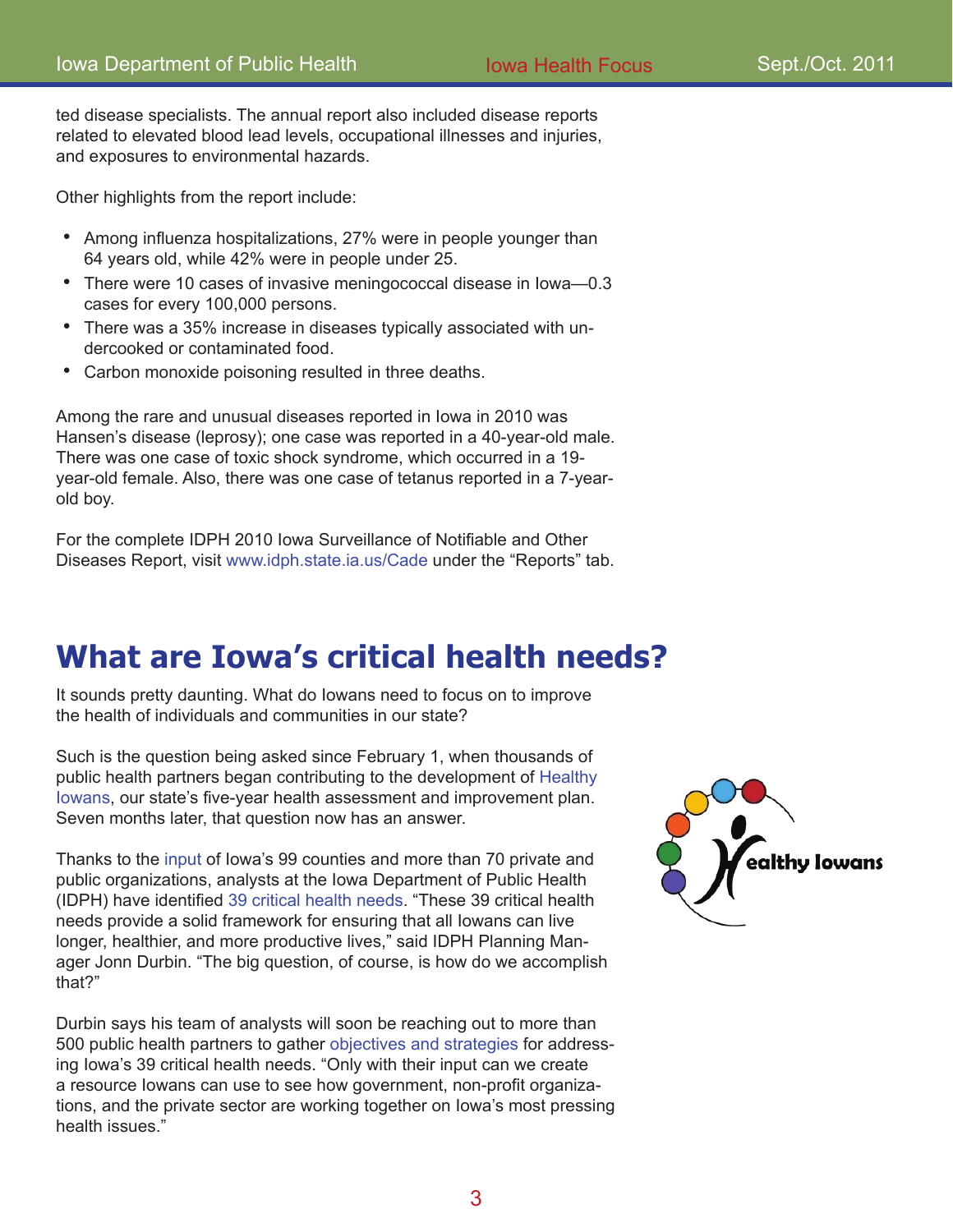#### **Organized into nine topic areas, Iowa's critical health needs are:**

#### **Access to Quality Health Services & Support**

- Affordability (economic barriers to health access) •
- Availability and Quality of the Health Workforce
- Healthcare Quality
- Insurance
- **Transportation** •

#### **Acute Disease**

- Immunizations and Infectious Disease (vaccine preventable & non-chronic infectious)
- Outbreak Management and Surge Capacity

#### **Addictive Behaviors**

- Alcohol and Binge Drinking
- Drugs (legal and illicit)
- Tobacco

#### **Chronic Disease**

- Arthritis, Osteoporosis, and Chronic Back Condi-• tions
- Cancer
- Diabetes
- Heart Disease and Stroke •
- HIV/AIDS & Hepatitis
- Respiratory Conditions (asthma, COPD) •

#### **Environmental Health**

- Air Quality
- Healthy Homes (radon, septic, well safety, fire safety)
- Lead Poisoning Prevention (blood lead testing, case management, lead-safe housing)
- Water Quality

#### **Healthy Living**

- Healthy Growth & Development (maternal and child health, family health, wellness)
- Nutrition and Food (access and safety)
- Oral Health
- Physical Activity
- Reproductive & Sexual Health (STD, family planning, & teen pregnancy)
- Vision and Hearing

#### **Injury and Violence**

- Falls
- Interpersonal Violence (dependent abuse, physical and sexual violence)
- Motor Vehicle Injuries & Deaths
- Occupational Safety
- Poisoning

#### **Mental Health & Mental Disorders**

- Co-occurring Disorders
- Mental & Emotional Well Being
- Mental Illnesses (depression, anxiety, PTSD, Anorexia)
- Neurological Disorders (autism, dementia, epi-• lepsy, Alzheimer's)
- Suicide

#### **Preparedness & Response**

- Human Resource Capacity (volunteers & personnel)
- Planning (among partners, responders, & the public)
- Technological & Communication Capacity •

For more information about Healthy Iowans, visit [www.idph.state.ia.us/adper/healthy\\_iowans.asp](http://www.idph.state.ia.us/adper/healthy_iowans.asp).

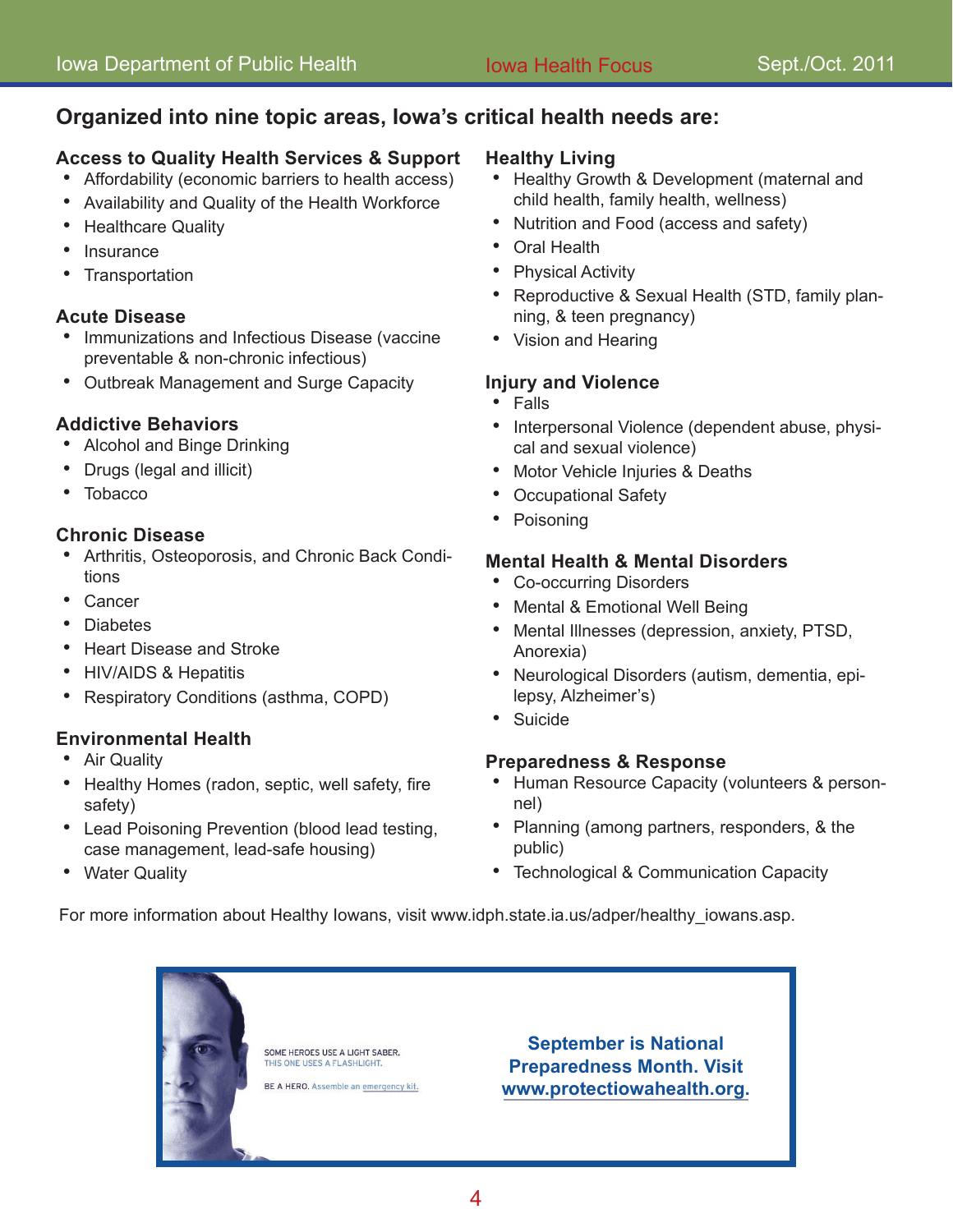# **Local boards of health recognized**

With the [Community Wellness Grant](http://www.idph.state.ia.us/iowansfitforlife/iowa_communities.asp) program drawing to a close, [Iowans](http://www.idph.state.ia.us/iowansfitforlife/default.asp)  [Fit for Lif](http://www.idph.state.ia.us/iowansfitforlife/default.asp)e recently recognized two county boards of health for their work in nutrition and physical activity. Calling the projects models for collaboration, Iowans Fit for Life Coordinator Dennis Haney said the Cerro Gordo and Ringgold county boards of health are leading the charge in reducing the obesity epidemic at the local level.

"The projects in Cerro Gordo and Ringgold counties are important components to implementing the Iowans Fit for Life [plan](http://www.idph.state.ia.us/iowansfitforlife/common/pdf/state_plan.pdf) for preventing disease related to inactivity and unhealthy eating," Haney said. "Cerro Gordo and Ringgold are leading by example in increasing the number of healthy eating and physical activity opportunities in their communities by fostering supportive policies and environments."

#### **Cerro Gordo**

The [Cerro Gordo County Board of Health](http://www.cghealth.com/index.php?option=com_content&view=article&id=428&Itemid=61) received the Excellence in Physical Activity Award for their work in worksite wellness programming, related policies, and environmental changes. Among their achievements, a worksite wellness program has been implemented for all county employees. It offers physical activity and nutrition programming, ergonomic assessments, health screenings and fitness testing. In addition, a room at the health department has been outfitted with exercise equipment for employee use.

Amy Liechti, worksite wellness specialist with Iowans Fit for Life highlighted some of the program's successes. "In just two short years, the Cerro Gordo County Health Department has shown itself to be a leader in the area of worksite wellness in Northern Iowa. With nearly 70 percent of county employees taking part, program coordinators are now seeing the dividend on this investment. Sixty-one percent of participants reported improvements in their nutrition habits and nearly 50 percent reported engaging in at least 30 minutes of physical activity on at least three days per week. This is encouraging and bodes well for the worksite wellness program, the Cerro Gordo County employees, and the community in general."

The addition of an onsite fitness room has been further enhanced by a supportive policy that allows employees more options to make use of the equipment, which ultimately can lead to happier, healthier employees. Furthermore, the health department has also implemented a flextime policy that allows employees the option of combining their break times with their lunch period to allow them to incorporate some physical activity into their daily routine. "Most importantly, they're sharing their lessons learned and smart practices with other employers in their community" Liechti added.

#### **Ringgold**

The [Ringgold County Board of Health](http://www.ringgoldcoia.org/phboh.html) received the Excellence in Nutrition Award for improving the nutrition environment in Ringgold County schools. Focusing on policy development and environmental change, the board has worked with two school districts to increase the availability of healthier foods and beverages while restricting the availability of less healthy foods. Policies



*Left to right, Cerro Gordo County employees Jodi Willemsen, Karen Crimmings, and Kara Vogelson take advantage of their new wellness flex time policy in their on-site fitness room.*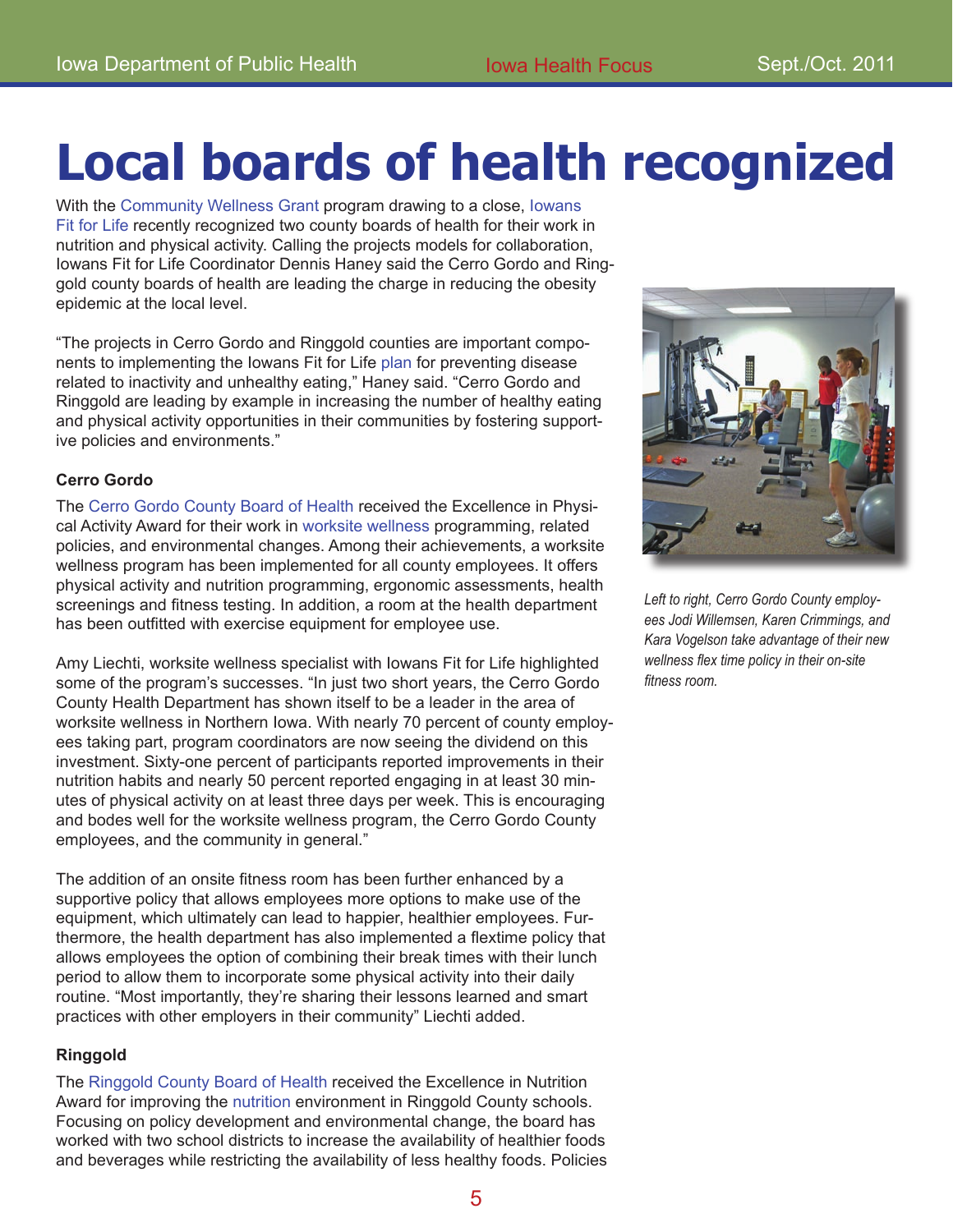introduced by the board include serving only skim milk in school cafeterias, eliminating candy sales and requiring a minimum number of healthy options at sporting event concession stands, making it easier for students to take advantage of healthy breakfast options, and preventing the use of candy as an incentive for student performance.

"Ringgold County has not only changed their nutrition environment, they've also improved their financial picture," said Sarah Taylor Watts, physical activity coordinator with Iowans Fit for Life. "Skim milk has five fewer grams of fat per carton, but it also costs less. In addition, cafeteria and concession stand sales have increased dramatically now that students have more freedom at breakfast and healthier options during sporting events. In Mt. Ayr Community School alone, concession stand sales went up almost \$6,000 last year."

School districts in Ringgold County are also increasing the amount of time available during the school day for physical activity. This includes daily physical activity promotion and nutrition education e-mail messages to school staff, students, and parents.

### **Webinar: Walking Works for Schools, Sept. 14**

The Iowa departments of Public Health and Education are hosting a webinar for schools and public health partners that introduces how to implement local walking programs. Scheduled for Sept. 14 from 3:30 p.m. to 4:30 p.m., the free event will feature presentations on:

#### **Start Somewhere Walk**

In October, Governor Branstad will kick off the Healthiest State Initiative by holding [Start Somewhere Walks](http://www.iowahealthieststate.com/start-somewhere-walk) across the state. Wherever you are at noon on Oct. 7, you can join by taking about 12 minutes out of your day for a 1-kilometer (0.62 mile) walk with friends, family, neighbors or co-workers.





#### **Walking Tool-kit for Schools**

The tool-kit was developed by the Iowa Department of Education's [Team Nutri](http://educateiowa.gov/index.php?option=com_content&task=view&id=373&Itemid=438)[tion Program](http://educateiowa.gov/index.php?option=com_content&task=view&id=373&Itemid=438) and includes resources for walking clubs and walk-to-school programs.

#### **The Next Step**

Live Healthy Iowa's team-based challenge called [The Next Step](http://www.livehealthyiowa.org/aspx/program_pages.aspx?gpid=6) is a six-week, pedometer-based activity challenge held every year beginning in September.



To register for the webinar, click [here](http://educateiowa.gov/index.php?option=com_eventbooking&task=view_event&event_id=588). Questions? Contact Iowans Fit for Life Worksite Wellness Specialist Amy Liechti at [amy.liechti@idph.iowa.gov](mailto:amy.liechti@idph.iowa.gov) or (515) 281-3623.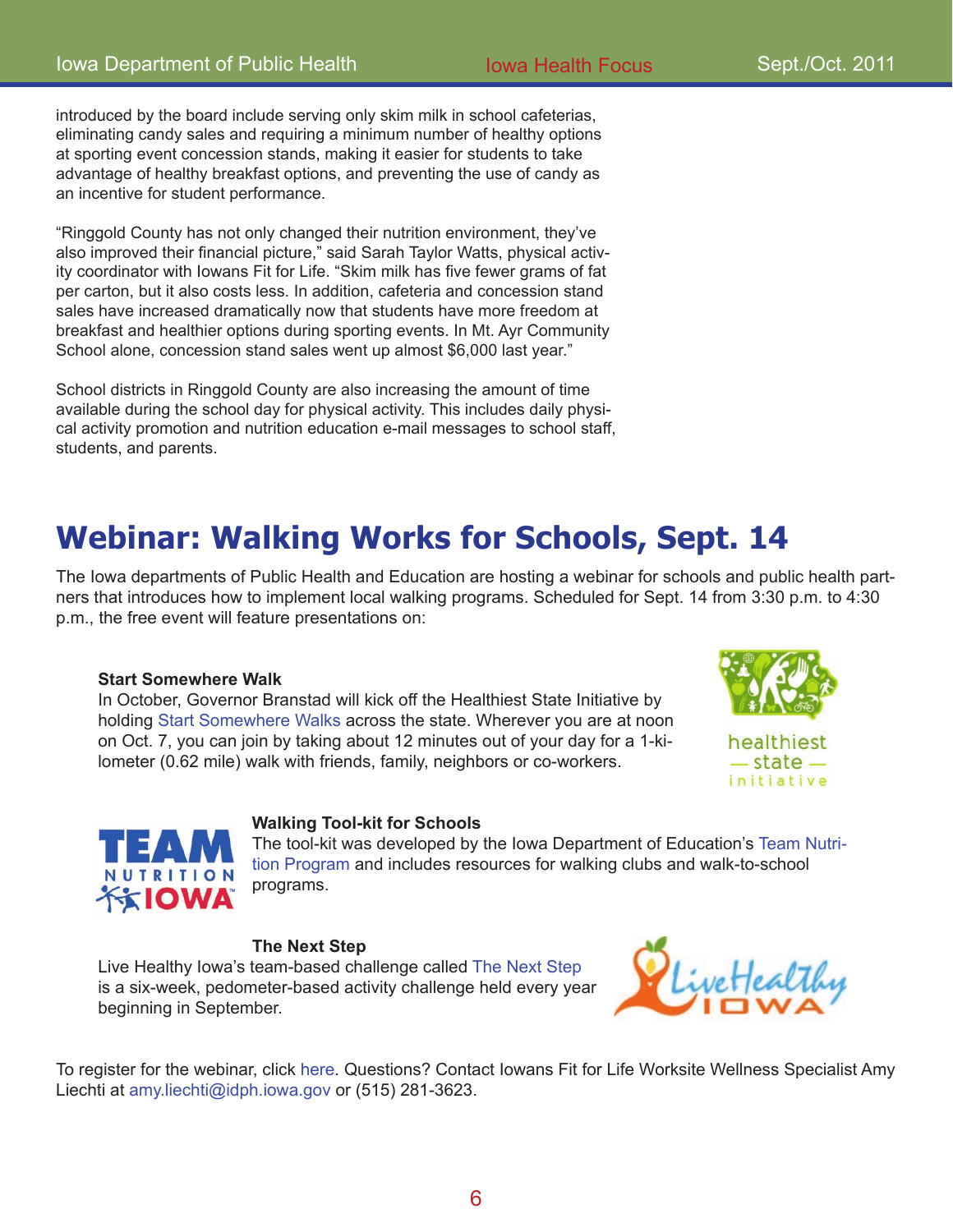### **Multi-agency response plans tested in Black Hawk County**

Streets were closed, crime tape was up, local media were on-site, and the National Guard had arrived. That was the scene in Waterloo on August 30 during a full scale bioterrorism exercise that practiced a response to a simulated release of anthrax into the community.

"We wanted an opportunity for several emergency response plans to be exercised at once, just like in an actual emergency or bioterrorism event," said Enforcement, Surveillance & Preparedness Division Manager Jon McNamee at the [Black Hawk County Health Department](http://co.black-hawk.ia.us/website_health/mainpage.htm). "We were able to set up our pre-staged point of distribution (POD) in only 30 minutes from when the call came in. The first patient role-players started arriving 15 minutes later for medication dispensing."

Months in the making, the exercise tested preparedness plans written by more than a dozen local, state and federal agencies. Partners in the planning and execution of the exercise included: the American Red Cross, Black Hawk County Emergency Management, Black Hawk County Health Department, Federal Bureau of Investigation, Iowa Department of Public Health, Iowa Homeland Security, Iowa National Guard, Iowa State Patrol, State Hygienic Laboratory, U.S. Postal Inspection Services, U.S. Postal Service, and Waterloo Police and Fire Departments.

Role-players came from as far away as Denver, Colorado for the exercise. Although the event only lasted two hours from start to finish, there was a lot of excitement packed into that time. Brenda Corey, a health officer with the Black Hawk County Health Department helped with patient registration and education during the exercise. "It was very impressive how everyone knew what to do and where to go," she said about her first experience of this kind. "I hope this will not happen in real life, but if it does, this exercise has prepared me to do the job."

It was a challenge to keep both the post office and bus depot open during the exercise since both were in the hot zone but the public cooperated well. The decontamination area was set up well out of the view of the public but patients had to walk across the street to the POD after they had been cleaned. This caught several stares from passersby but afforded the media some good shots for the local news outlets.

"Overall, I thought it was a success," McNamee said. "Any time we can protect the public by helping emergency responders practice and perfect their skills is time well spent."

To request a copy of the after-action report, please contact Jon McNamee at [jmcnamee@co.black-hawk.ia.u](mailto:jmcnamee@co.black-hawk.ia.us)s or 319-291-2413.



*Clint Vandehoef, a criminal justice student at Hawkeye Community College, receives medication from Ange Miller of the Black Hawk County Health Department during the exercise. Although the "medicine" in this case was actually M&Ms candies, Vandehoef and approximately 130 other role players were asked to act and react as if an actual bioterrorism event had occurred. Photo courtesy of Black Hawk County Health Department.*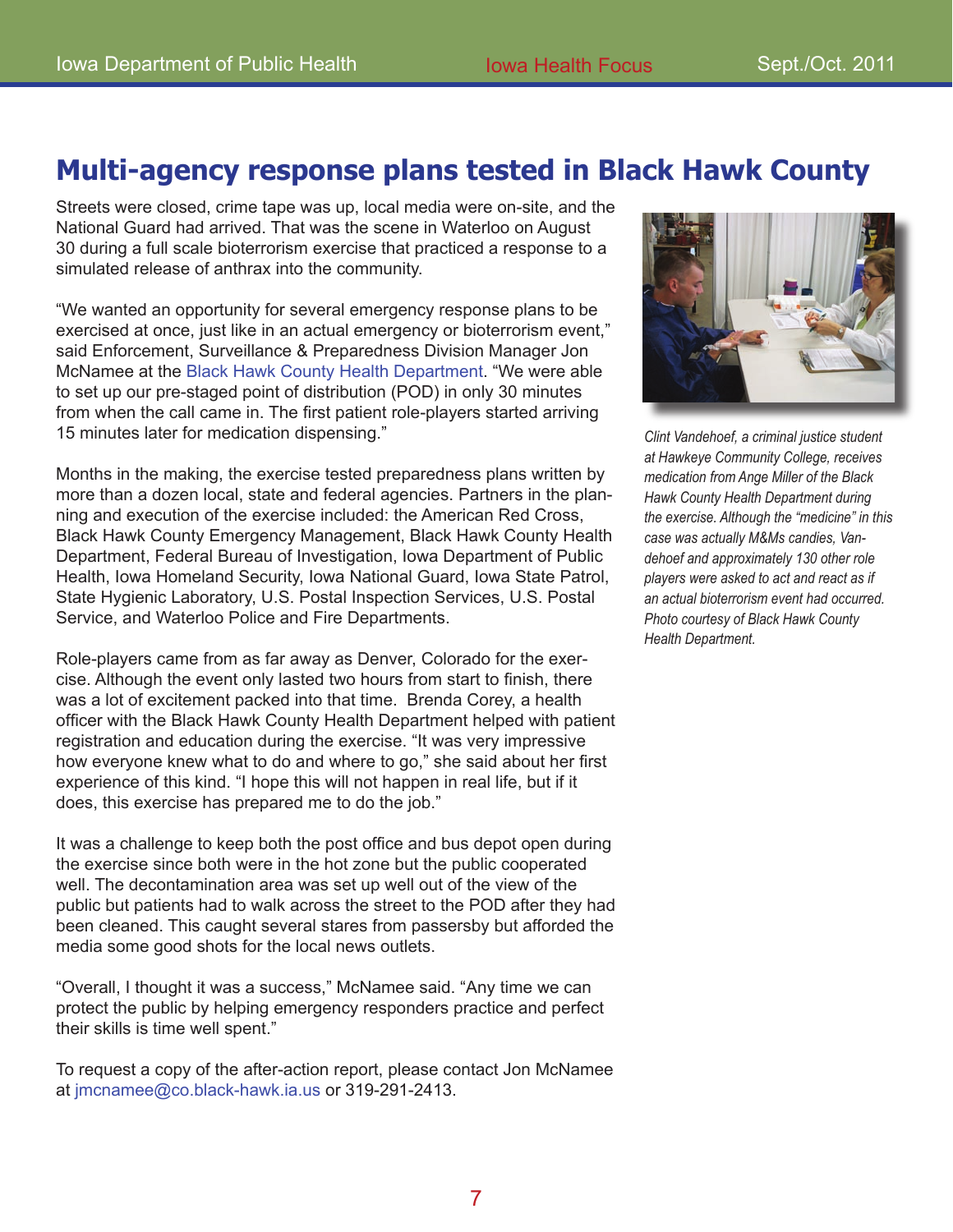## **Latest state data show obesity rate rising**

A recently released report from the Centers for Disease Control and Prevention shows that Iowa's obesity prevalence is 28.4 percent, up from 27.9 percent in 2009. No state reported an obesity prevalence lower than 20 percent in 2010. The number of states with an obesity prevalence of 30 percent or more has increased to 12 in 2010, compared to no states with that level in 2000.

"Obesity is a complex issue, and it will take every element of society working together to reverse the epidemic," said Dennis Haney, Iowa Department of Public Health (IDPH) community health consultant with [Iowans Fit for Lif](http://www.idph.state.ia.us/iowansfitforlife/Default.asp)e. "All Iowans need to make healthy choices—both in terms of what they eat and how active they are. Communities that strongly support healthy eating and active living play a large role in reducing obesity."

The data come from the most recent [Behavioral Risk Factor Surveillance](http://www.idph.state.ia.us/brfss/)  [System](http://www.idph.state.ia.us/brfss/) (BRFSS), a state-based phone survey that collects health information from approximately 400,000 adults aged 18 and over. The 2010 BRFSS data confirm that no state met the nation's Healthy People 2010 goal to lower obesity prevalence to 15 percent within the past decade.

An adult is considered obese if he or she has a body mass index (BMI) of 30 or above. For example, a 5-foot-4-inch woman who weighs 174 pounds would have a BMI of 30 and would therefore be considered obese. Similarly, a 5-foot-10-inch man who weighs 209 pounds would be considered obese.

IDPH's Iowans Fit for Life [State Plan](http://www.idph.state.ia.us/iowansfitforlife/common/pdf/state_plan.pdf) includes community [resources](http://www.idph.state.ia.us/iowansfitforlife/resources.asp) such as:

- suggestions to make communities more "walkable;"
- tools to improve the healthfulness of restaurant menus, grocery store offerings, and vending machine options;
- a worksite wellness resource designed for small employers; and •
- a school and community nutrition and physical activity intervention. •

Iowans Fit for Life subject matter experts have also partnered with the health promotion unit at IDPH to provide technical support for community wellness grants across the state which are used locally to make the healthy choice, the easy choice.

For more information about Iowa's obesity prevention efforts, visit [www.](http://www.idph.state.ia.us/iowansfitforlife) [idph.state.ia.us/iowansfitforlif](http://www.idph.state.ia.us/iowansfitforlife)e. For more information on obesity prevalence, including an animated map, visit [www.cdc.gov/obesit](http://www.cdc.gov/obesity)y.

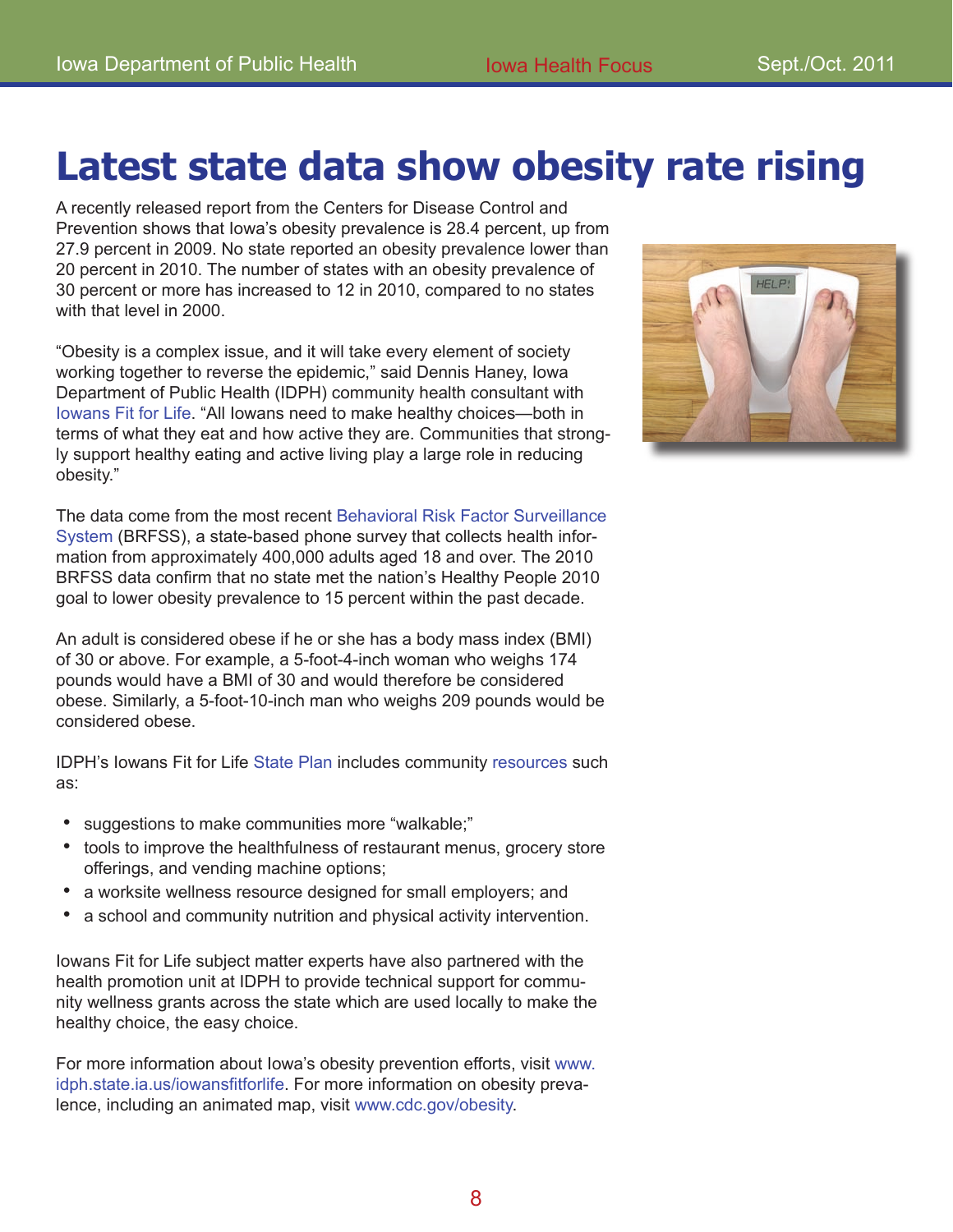# **Capacity tracking system to go live Oct. 1**

The Iowa Department of Public Health (IDPH) [Center for Disaster Opera](http://www.idph.state.ia.us/CDOR/Default.aspx)[tions and Response](http://www.idph.state.ia.us/CDOR/Default.aspx) is edging closer to full implementation of the Iowa Public Health Advanced Capacity Tracking System, better known as I-PHACTS.

I-PHACTS, slated to go live Oct. 1, is designed for use during public health emergencies to evaluate Iowa's medical infrastructure through collection of bed capacity data, staffing levels, and the status of utilities.

"We held the first pilot test of the system late in 2010 with 12 hospitals across the state and they identified a number of issues that were implemented into the system," said Brent Spear, IDPH I-PHACTS coordinator. "A secondary pilot was conducted in March and April of this year to ensure the system was ready for statewide rollout."

University of Iowa Hospitals and Clinics (UIHC) was one of the partners helping with the pilot program. Their emergency management coordinator, Mike Hartley, said that the pilot demonstrated that the flow of capacity data had initially one path: from the hospitals to IDPH. "We encouraged the development team to re-tool the system prior to its release so that information flowed not only to IDPH, but between the hospitals as well."

Hartley said this improvement increased the value of the system hospitals because UIHC feels it is important that all of Iowa's hospitals exchange information about operational conditions and patient care capabilities during a disaster.

Hospitals are participating in a monthly test of the system over the next several months. "These tests will help users get more comfortable with the system and make sure they know how to enter data into I-PHACTS prior to a real emergency," Spear added.

Since the pilots were completed, IDPH has developed user manuals and other tools for the system. These tools were reviewed and approved by the Surge Capacity Task Force and the pilot hospitals. IDPH conducted regional rollout presentations at regional preparedness meetings and then provided follow-up trainings via webinar as needed.

The system was rolled out statewide in late June to all hospitals for system testing and training prior to the Oct. 1 date.



*In the hours after an EF-5 tornado hit St. John's Hospital in Joplin, MO, all 183 patients were relocated to hospitals in the region with available beds. When I-PHACTS becomes operational in October, public health partners in Iowa will be able to track available health care resources across the state. This will allow hospitals to make more timely, informed and efficient emergency patient transfers.*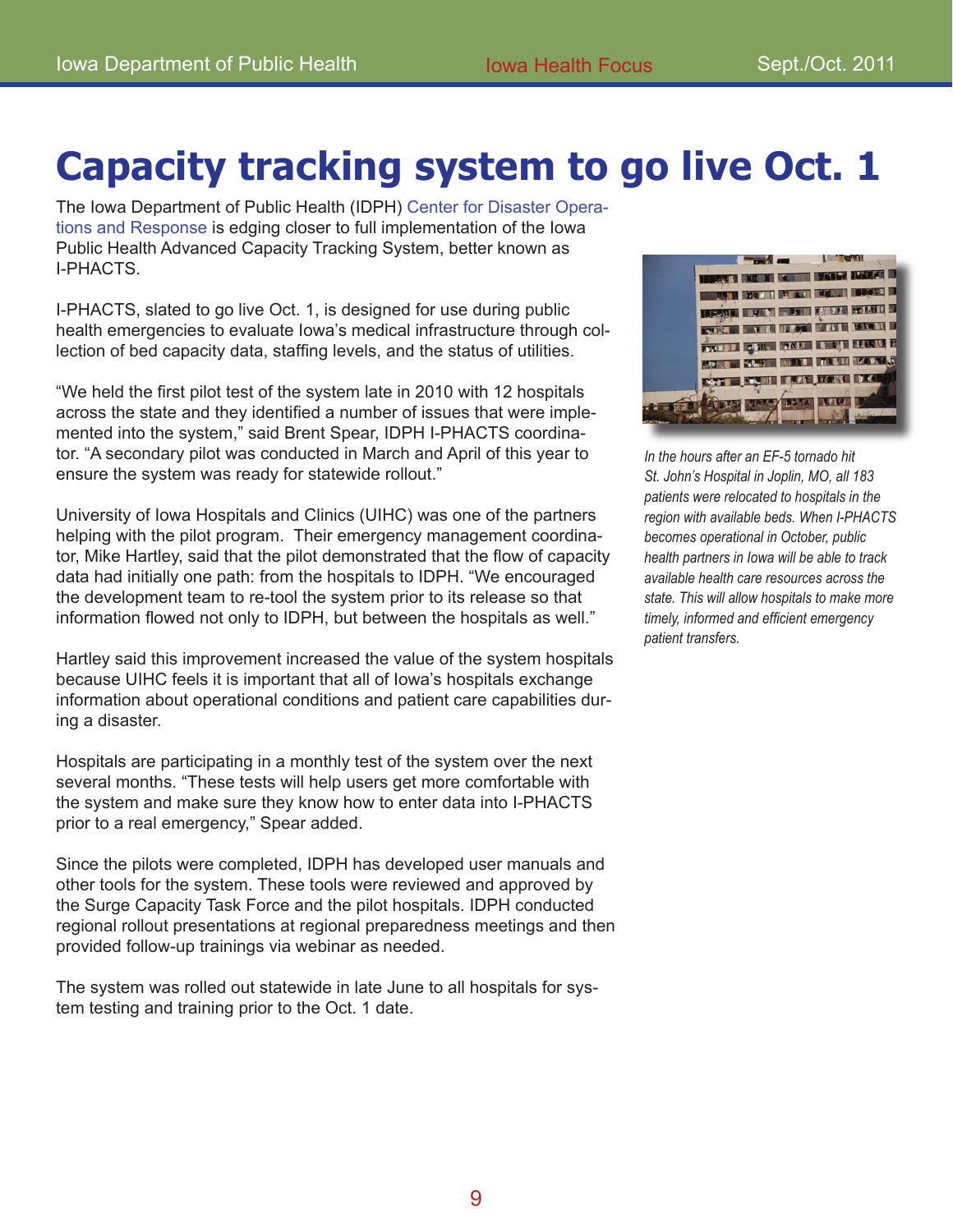### **Iowa above national average for nursing babies**

The percentage of Iowa women who choose to breastfeed their baby at birth, and continue exclusively breastfeeding at 3 months of age is above the national average, according to [new data](http://www.cdc.gov/breastfeeding/data/reportcard.htm) from the Centers for Disease Control and Prevention (CDC). Breastfeeding is an important strategy to improve children's health and reduce their risk of obesity, diabetes, infections and sudden infant death syndrome (SIDS).

"In Iowa, most women want to breastfeed, but need support to start and maintain breastfeeding," said Holly Szcodronski, breastfeeding coordinator of the [Women Infants and Children](http://www.idph.state.ia.us/wic/Breastfeeding.aspx) (WIC) program at the Iowa Department of Public Health (IDPH). "It is encouraging that 78 percent of Iowa infants are breastfed at birth; however, only 37 percent are exclusively breastfeeding at 3 months of age. While this is above the national average, there is still much room for improvement." Nationally, 75 percent of mothers start breastfeeding, and at 3 months 35 percent are exclusively breastfeeding.

The data find that 6 percent of hospitals in Iowa have a written, model breastfeeding policy; nationally 14 percent of hospitals have comprehensive breastfeeding policies. Also, in Iowa, 13 percent of hospitals refrain from giving healthy, breastfeeding infants formula when it is not medically necessary. The practice of giving healthy, breastfeeding infants formula makes it much harder for mothers and babies to learn how to breastfeed and continue breastfeeding when they go home. Across the country, 22 percent of hospitals refrain from giving formula to breastfeeding infants when it is not medically necessary.

The American Academy of Pediatrics recommends that babies receive only breast milk until about 6 months of age. For more information about breastfeeding and the Iowa Breastfeeding Coalition, visit [www.idph.state.](http://www.idph.state.ia.us/wic/Breastfeeding.aspx) [ia.us/wic/Breastfeeding.aspx](http://www.idph.state.ia.us/wic/Breastfeeding.aspx). To view the CDC report, visit [www.cdc.gov/](http://www.cdc.gov/breastfeeding/data/reportcard.htm) [breastfeeding/data/reportcard.ht](http://www.cdc.gov/breastfeeding/data/reportcard.htm)m.

### **Submit your abstract by Oct. 7**

Abstracts for oral and poster presentations are now being accepted for the 2012 [Iowa Governor's Conference](http://www.iowapha.org/Default.aspx?pageId=127969)  [on Public Healt](http://www.iowapha.org/Default.aspx?pageId=127969)h. Scheduled for April 17 & 18, 2012, the gathering is the premiere public health event of the year.

This general call for abstracts is open to the public until Oct. 7. Conference partnering organizations will also specifically encourage or solicit abstracts for submission. Approximately 50 percent of the concurrent sessions will be selected using this open call for abstract process.

To learn more, visit [www.iowapha.org](http://www.iowapha.org/EmailTracker/LinkTracker.ashx?selId=wj9ZpFZWm1rBAZfuC2IcLrIt6XDOwYADWMpqg4BB80tJ4ZnafW6yprd5bAK0RNnj) and click on "[Iowa Governor's Conference on Public Healt](http://www.iowapha.org/EmailTracker/LinkTracker.ashx?selId=CAu%2bOhzk2%2b7um%2bFxtEC1jSp%2bGpXYojv9ACtQpojuq%2fS4elOUuPvANvlxhAZiViYH)h." This will take you to the call for abstracts document which provides guidance on criteria, procedures and the timeline for this competitive process. After reviewing [this guidance document](http://www.iowapha.org/EmailTracker/LinkTracker.ashx?selId=RbpaIuPn4V5%2b2Yjy4oAUzress%2b9I2zIDGvQu0M4QVu2mvJZJrbapRYXeZzAOgcN3), simply click on the posted web site link (p.5 of guidance) to submit your online proposal. Questions? Contact Conference Coordinator Sara Patkin at [mspatkin@yahoo.com.](mailto:mspatkin@yahoo.com)

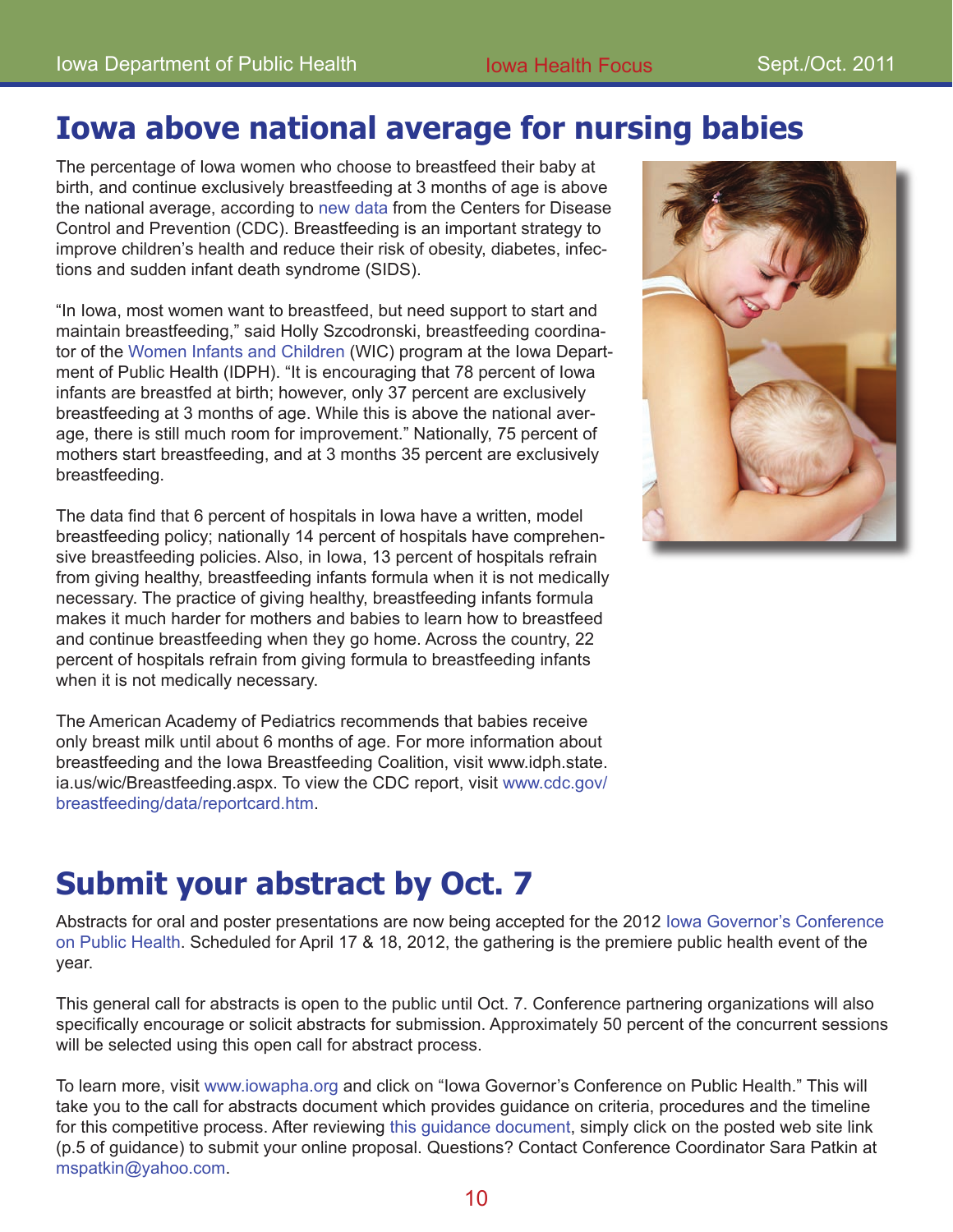#### **Iowa Health Fact Book 2011 profiles health and behavior of Iowans**

Certain infectious and sexually transmitted disease rates continue to be areas of concern for Iowa's public health, according to data from the [2011](http://www.public-health.uiowa.edu/factbook/)  [Iowa Health Fact Book.](http://www.public-health.uiowa.edu/factbook/)

The [University of Iowa College of Public Healt](http://www.public-health.uiowa.edu)h, in partnership with the Iowa Department of Public Health, has released the 2011 edition of the book, a broad-ranging report covering the health and health-related behaviors of Iowans.

"With this book, we present a tool that is useful to Iowa's health care providers, health policymakers, public health practitioners, health researchers, and members of the media alike," said Jane Pendergast, Director of the [Center for Public Health Statistic](http://www.public-health.uiowa.edu/cphs/)s and professor of biostatistics at the University of Iowa. "It's a 'one-stop shop' for county- and state-wide data relating to health outcomes, social determinants of health, health behaviors, and health care resources."

The fact book assembles health data on areas such as prenatal and infant health, infectious diseases, cancer and other chronic diseases, and injury. Health and social behaviors and population totals and age distributions are also presented. Much of the data are tracked longitudinally so as to follow how Iowans' health and behaviors have changed over time.

Some notable trends in the health of Iowans include:

- Infectious diseases continue to be a concern. The number of reported cases of mumps, salmonella, and pertussis (whooping cough) rose significantly in 2010.
- Diagnoses of certain sexually transmitted diseases, such as chlamyd-• ia, continue to rise as well.
- More lowans are developing lung cancer and COPD, disturbing trends as tobacco use is the leading modifiable risk factor for these diseases.
- Injuries are the leading cause of death in persons under 34 years of age.
- Cancer was the number one cause of death in Iowa during 2004- 2008, the first time in the Iowa Health Fact Book's history that heart disease did not lead the list. •

New to this edition of the Iowa Health Fact Book is additional information on state-level health indicators from the U.S. Agency for Healthcare Research and Quality and accidental mortality.

Data were collected from state and national sources, including the Iowa Department of Public Health, the Iowa Department of Inspections and Appeals, the Iowa Department of Education, the Iowa Consortium for Substance Abuse Research and Evaluation, the Centers for Disease Control and Prevention, and the U.S. Census Bureau. The UI-based State Health Registry of Iowa, the SEER Program of the National Cancer Institute, the